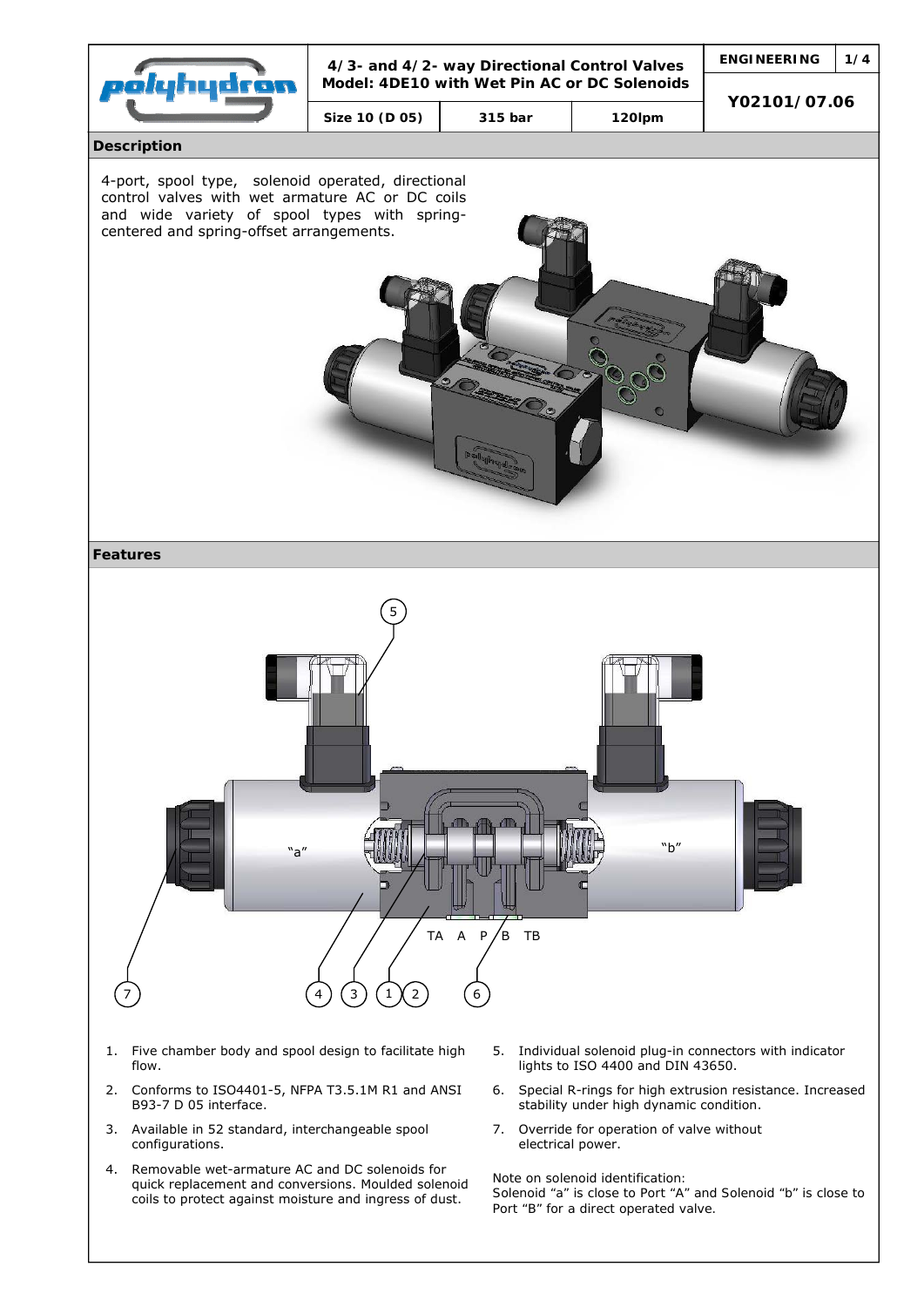|                                                                                                                                                                                                                                                        | 4/3- and 4/2- way Directional Control Valves |                               |                                          |                                                                                                                                          |                                                             |        |  |                                                                         | <b>ENGINEERING</b> | 2/4 |
|--------------------------------------------------------------------------------------------------------------------------------------------------------------------------------------------------------------------------------------------------------|----------------------------------------------|-------------------------------|------------------------------------------|------------------------------------------------------------------------------------------------------------------------------------------|-------------------------------------------------------------|--------|--|-------------------------------------------------------------------------|--------------------|-----|
| <b>RAFTE BERG</b><br>$\mathbf{L}$                                                                                                                                                                                                                      | Model: 4DE10 with Wet Pin AC or DC Solenoids |                               |                                          |                                                                                                                                          |                                                             |        |  |                                                                         | Y02101/07.06       |     |
|                                                                                                                                                                                                                                                        |                                              | Size 10 (D 05)                |                                          | 315 bar                                                                                                                                  |                                                             | 120lpm |  |                                                                         |                    |     |
| <b>Technical data</b>                                                                                                                                                                                                                                  |                                              |                               |                                          |                                                                                                                                          |                                                             |        |  |                                                                         |                    |     |
| General                                                                                                                                                                                                                                                |                                              |                               |                                          |                                                                                                                                          |                                                             |        |  |                                                                         |                    |     |
| Weight<br>Valve with 1 solenoid<br>Valve with 2 solenoids                                                                                                                                                                                              | kg<br>kg                                     | AC<br>4.2<br>5.7              | DC<br>4.3<br>5.8                         |                                                                                                                                          |                                                             |        |  |                                                                         |                    |     |
| Hydraulic                                                                                                                                                                                                                                              |                                              |                               |                                          |                                                                                                                                          |                                                             |        |  |                                                                         |                    |     |
| Nominal Pressure<br>Ports P, A and B<br>Port T                                                                                                                                                                                                         | bar<br>bar                                   | 315<br>175                    |                                          |                                                                                                                                          |                                                             |        |  |                                                                         |                    |     |
| <b>Maximum Flow</b>                                                                                                                                                                                                                                    | Ipm                                          | 120                           |                                          |                                                                                                                                          |                                                             |        |  |                                                                         |                    |     |
| Flow Area<br>Spool Q, $A/B \rightarrow T$ , position "0"<br>position "b"<br>Spool R, $B \rightarrow P$ ,<br>Spool V, $A/B \rightarrow T$ , position "0"<br>$P \rightarrow A/B$ , position "0"<br>Spool W, $A/B \rightarrow T$ , position "0"<br>Others |                                              | 6%<br>50%<br>12%<br>10%<br>3% |                                          | 5.9mm <sup>2</sup><br>49.3mm <sup>2</sup><br>11.8mm <sup>2</sup><br>$9.9$ mm <sup>2</sup><br>3.0 <sup>m</sup><br>$>98.0$ mm <sup>2</sup> |                                                             |        |  |                                                                         |                    |     |
| Hydraulic Fluid                                                                                                                                                                                                                                        |                                              |                               | Mineral Oil                              |                                                                                                                                          |                                                             |        |  |                                                                         |                    |     |
| Fluid Temperature<br><b>NBR</b><br><b>FKM</b>                                                                                                                                                                                                          |                                              | °C<br>°C                      |                                          | $-30$ to $80^{\circ}$ C<br>$-20$ to 80 $\degree$ C                                                                                       |                                                             |        |  |                                                                         |                    |     |
| Maximum degree of fluid contamination                                                                                                                                                                                                                  |                                              |                               | Filter $\beta_{10} \geq 75$              | Class 18/15 according to ISO 4406                                                                                                        |                                                             |        |  |                                                                         |                    |     |
| <b>Electrical</b>                                                                                                                                                                                                                                      |                                              |                               |                                          |                                                                                                                                          |                                                             |        |  |                                                                         |                    |     |
| W<br>Power Requirement                                                                                                                                                                                                                                 |                                              | 35                            |                                          |                                                                                                                                          |                                                             |        |  |                                                                         |                    |     |
| Duty Cycle<br>Shifting Time                                                                                                                                                                                                                            |                                              |                               | Continuous                               |                                                                                                                                          |                                                             |        |  |                                                                         |                    |     |
| ON                                                                                                                                                                                                                                                     | ms                                           | 60                            |                                          |                                                                                                                                          |                                                             |        |  |                                                                         |                    |     |
| OFF<br><b>Insulation</b>                                                                                                                                                                                                                               | ms                                           | 30<br>TP 65                   |                                          |                                                                                                                                          |                                                             |        |  |                                                                         |                    |     |
| <b>Spool Types</b>                                                                                                                                                                                                                                     |                                              |                               |                                          |                                                                                                                                          |                                                             |        |  |                                                                         |                    |     |
| 4/2 Way Valve with "0" and "a" positions                                                                                                                                                                                                               |                                              |                               |                                          | 4/3 Way and $4/2^{(1)}$ Way Valve                                                                                                        |                                                             | M      |  |                                                                         |                    |     |
| $a o _{\mathcal{W}}$                                                                                                                                                                                                                                   |                                              |                               | 0<br>a                                   | b                                                                                                                                        |                                                             | P      |  |                                                                         |                    |     |
|                                                                                                                                                                                                                                                        |                                              | $^*A$                         | a<br>o                                   |                                                                                                                                          |                                                             | Q      |  |                                                                         |                    |     |
| $A^{^{(3)}}$                                                                                                                                                                                                                                           |                                              | $*B$                          | $\overline{\circ}$   b $\overline{\Box}$ |                                                                                                                                          |                                                             | R      |  |                                                                         |                    |     |
| C                                                                                                                                                                                                                                                      |                                              | E                             |                                          |                                                                                                                                          | $\chi _{\tau^{-1}}^{\frac{1}{1-\tau+1}+\frac{1}{1+\tau+1}}$ | Т      |  |                                                                         |                    |     |
| D                                                                                                                                                                                                                                                      |                                              | $\mathsf{E1}^{^{(2)}}$        | IX                                       |                                                                                                                                          |                                                             | U      |  |                                                                         |                    |     |
| 4/2 Way Valve with "0" and "b" positions                                                                                                                                                                                                               |                                              | F                             |                                          |                                                                                                                                          |                                                             | V      |  |                                                                         |                    |     |
| o   b                                                                                                                                                                                                                                                  |                                              | G                             |                                          |                                                                                                                                          |                                                             | W      |  |                                                                         |                    |     |
|                                                                                                                                                                                                                                                        |                                              | H                             |                                          |                                                                                                                                          |                                                             |        |  |                                                                         |                    |     |
| $B^{(3)}$                                                                                                                                                                                                                                              |                                              | J                             |                                          |                                                                                                                                          |                                                             |        |  |                                                                         |                    |     |
| Υ                                                                                                                                                                                                                                                      |                                              | L                             |                                          |                                                                                                                                          |                                                             |        |  |                                                                         |                    |     |
| Note:                                                                                                                                                                                                                                                  |                                              |                               |                                          |                                                                                                                                          |                                                             |        |  |                                                                         |                    |     |
| <sup>(1)</sup> When ordering a spool with only two positions "o" and<br>"a" or "o" and "b", specify the desired position "A" or "B"                                                                                                                    |                                              |                               | (2)                                      |                                                                                                                                          |                                                             |        |  | <sup>(2)</sup> Please check the possibility of cylinder intensification |                    |     |

after the spool code. Example: E Spool with "o" and "a" position—4DE10**EA**…

**(3)** For spool type A and B. Port T must be used as drain line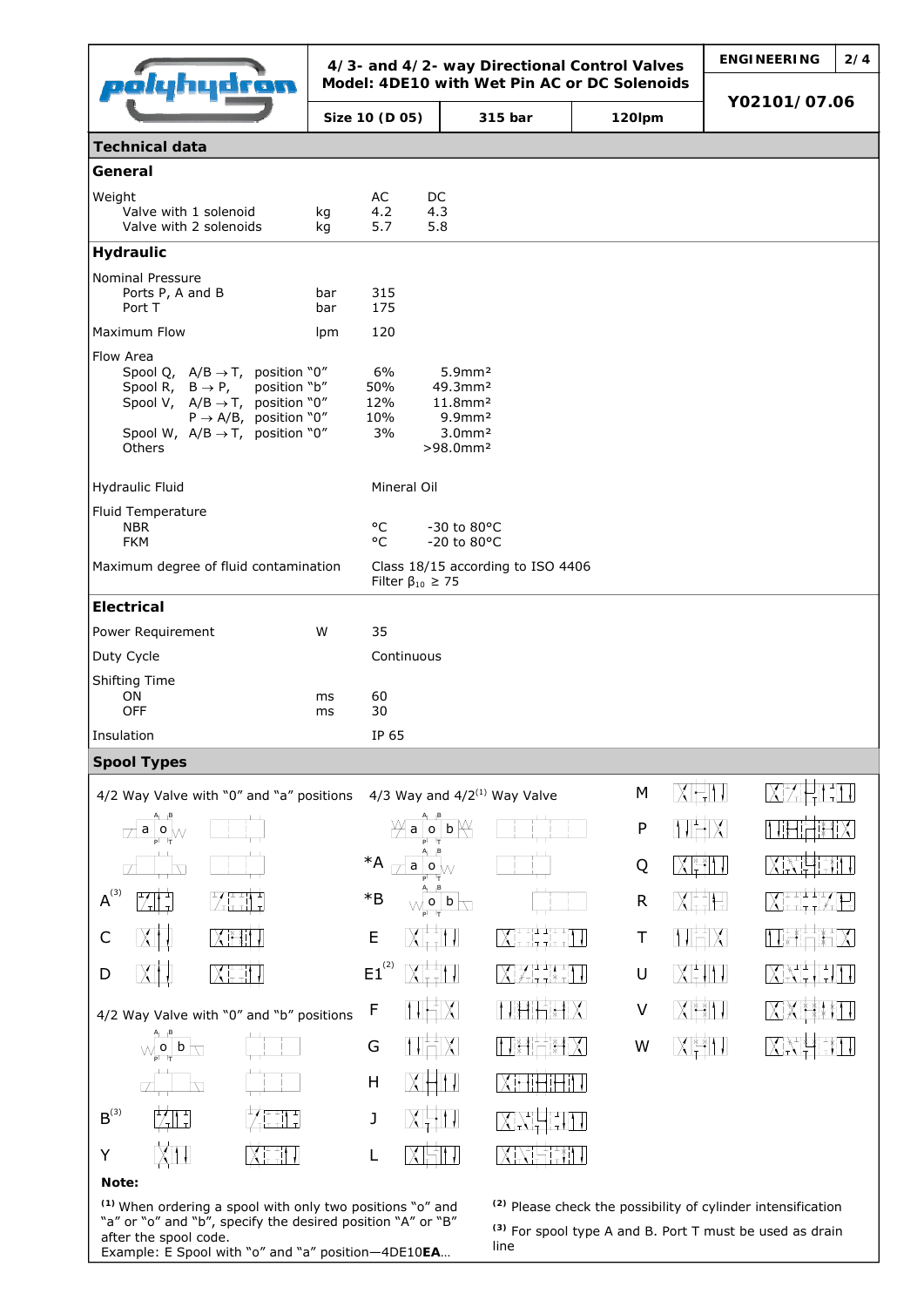